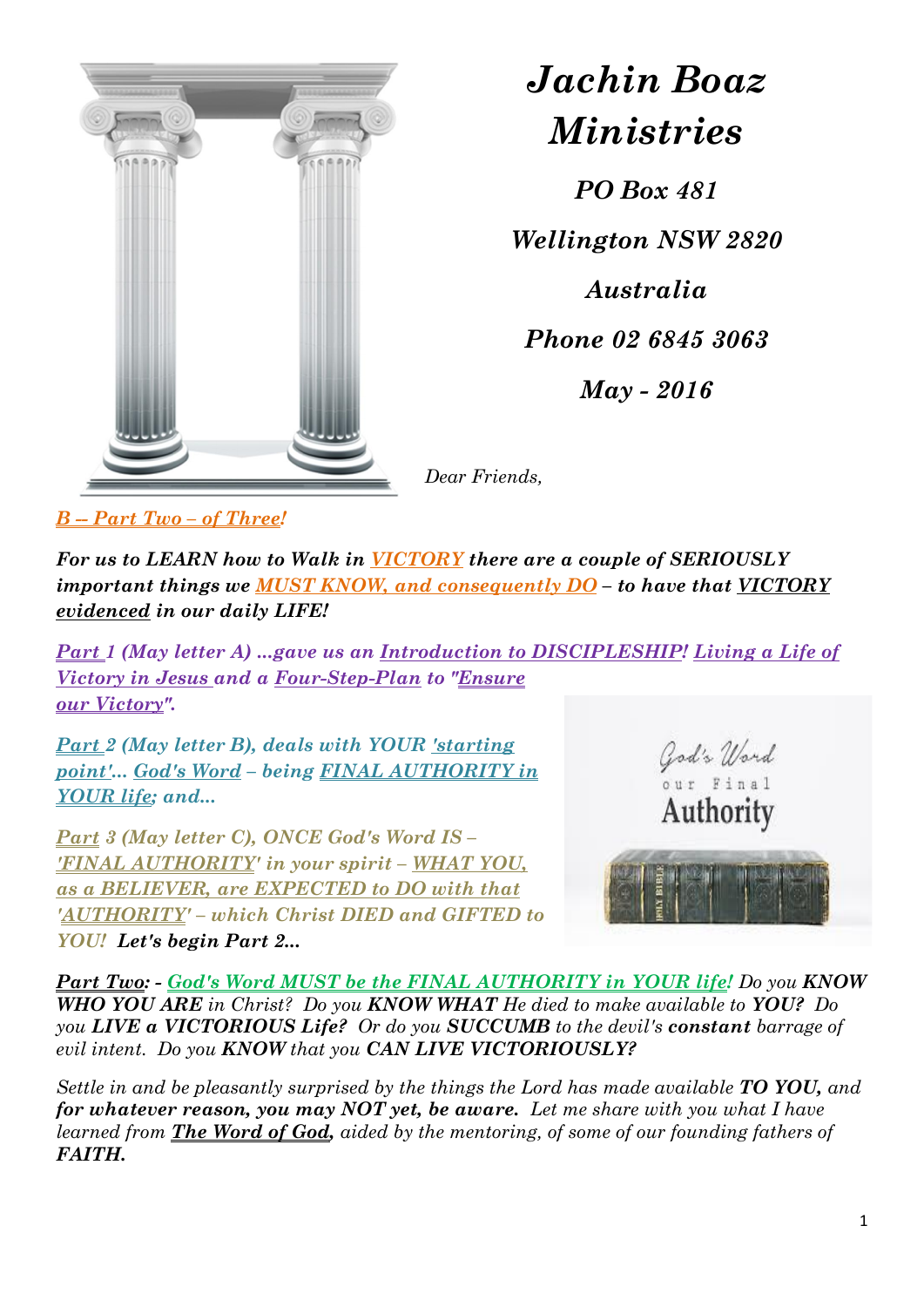*If YOU are like ME – God must stand by and watch (sometimes for years), as we wander aimlessly along our chosen path of personal destruction; via the 'multitude of sins' of doubt, unbelief, ignorance, defiance and rebellion; to name but a few; (because remember what - Romans 14:23 says..."anything NOT of FAITH is SIN"), until - we get to the END of ourselves. And – at that point – (and that point ONLY), we call out to Him, in our hour of desperation, and SURPRISE! He is right there; and He answers!* 

*Often – we are taken by surprise, by His 'even' showing up; let alone the fact that He has actually spoken into our spirit. We cannot comprehend if it is really God speaking to us – or just our imagination; our seeds of familiar doubt, and well versed excuses, that has become our familiar crutch to lean on, as taught – by our adversary, our 'fleshly' father - the devil, the deceiver and father of ALL lies.* 

*First – God's Word MUST be the FINAL AUTHORITY in YOUR life. (Part 2 (May letter B, the one you are reading right NOW). God wants you to take His Word very seriously! And when it is the FINAL AUTHORITY – VICTORY PREVAILS!*

*Second – YOU MUST KNOW YOUR POSITION of AUTHORITY as a BELIEVER! (Part 3 (May letter C, the letter to FOLLOW this one). If NOT – the devil will have you for lunch; every day.* 

*Let's take a serious look at just how BLESSED you can be, one day at a time, IF YOU WILL just make a decision, by FAITH, to take God at His Word. I will share with you here, these TWO POINTS in two parts, (letters B and C), as it will make this month's letter very long indeed; the purpose for the PARTS A, B and C! Very long – yes - but this TRUTH is VERY NECESSARY - to the spiritual maturity of EVERY BELIEVER, and their SUCCESSFUL Life of Victory – or NOT! Enjoy! I surely did; and continue to LIVE IN - The Blessings of God every day!*

*Father God, I Thank You for YOUR WORD being the FINAL AUTHORITY in my life! And as I walk through this teaching, with my brothers and sisters in Christ, I ask You, Father God, to speak this same VICTORY into, and over, their lives, that they too, may experience a life of VICTORY – just as You intended for them. Hallelujah! Thank You for the POWER of Your Presence during this learning experience; and especially for our founding fathers of FAITH, who have so faithfully expounded Your Word to us, over centuries. In Jesus Name I pray, and Thank You that You have ALREADY HEARD my prayer, and the answers of DELIVERENCE and OVERCOMING are on the way, and into the very souls of those "who hunger and thirst after Your righteousness!" Amen!*

*Mat 5:6 Blessed and fortunate and happy and spiritually prosperous (in that state in which the born-again child of God enjoys His favour and salvation) are those who hunger and thirst for righteousness (uprightness and right standing with God), for they shall be completely satisfied! [Isa. 55:1, 2.]*

*~~~~~~~*

*Let's look at our FIRST point: -*

*Making God's Word the FINAL AUTHORITY in YOUR life!*

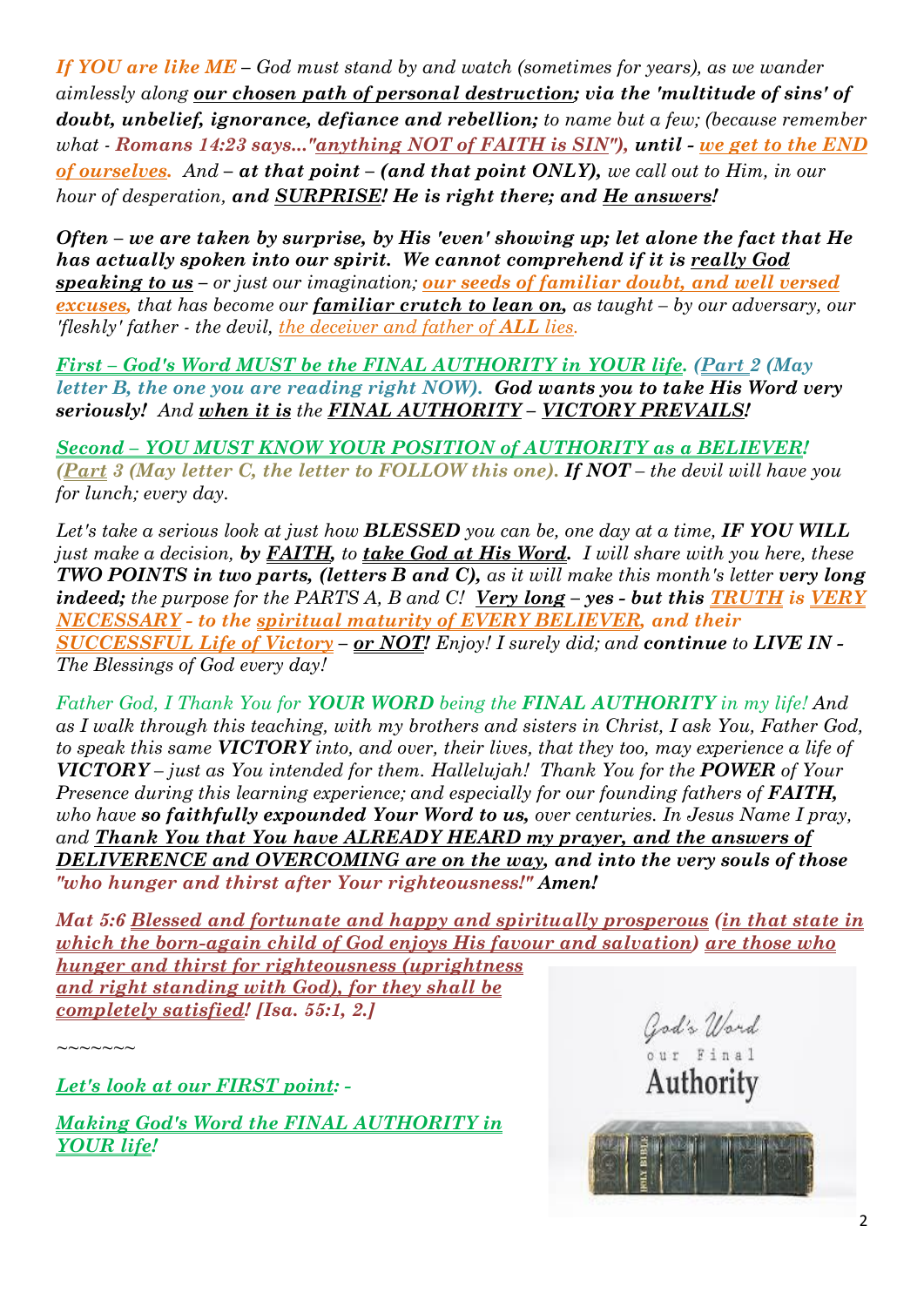*As believers, we have the power to move mountainous problems with our faith. God has every solution we could ever need, and all we have to do is go to the Word and act on it. Find out how making His Word final authority will set you on the path to walking victoriously. Everyone has it. Yet most are still seeking it. It is gladly given, but rarely taken.*

*Advice! The world is absolutely full of it. Mention a problem and a dozen people will offer their solutions.*

*Some believers spend a lifetime bouncing back and forth, following first this bit of advice, then that. Some listen, weigh the various opinions, and try to decide which is right. A few toss it all away and think strictly for themselves. Yet they all end up the same way...facing failure again and again.*

*Then there are the others - those incredibly POWERFUL BELIEVERS, who move mountainous problems, with amazing SUCCESS and, as Psalm 1 says, "Who seem to PROSPER in whatever they do." Ever wonder where they get THEIR advice?*

*Well, I can tell you. They get it directly from the Word of God. No matter how persuasive the opinion of others might be, Jesus has the last word in their lives.*



*He has a solution for every problem you'll ever face. And Jesus doesn't just tell you what to do. He'll tell you how to do it and then fill you with the power to follow through. His Word is our answer from first to last. Listen to what He says in Revelation 1:8: "I am Alpha and Omega, the beginning and the ending, saith the Lord, which is, and which was, and which is to come, the Almighty."*

*When Jesus says, "I am the Almighty," He isn't just making an elegant speech. He is talking to you and me. He knows the kinds of problems we face and the needs we have. He knows we need someone all mighty to see us through. And He wants US to KNOW THAT when we need strength and deliverance that is 'all mighty' and 'not lacking', He's the One we need.*

*Just think for a moment about who He is! He's the One who takes care of us and our families, the One who LEADS us and GUIDES us. He's the One who starts His work in us, and the One who finishes it. He's not ONLY the Author of our faith, but the Finisher as well!*

*Too many times, we have the wrong idea about who has all the power. Believers are quick to say how powerful the devil is. Like the fellow who was sick in bed and someone asked him, "Well, did you rebuke the devil?" His weak reply was, "Listen, brother, I'm in no shape to antagonize anyone!" This poor fellow had the wrong idea. You and I are more powerful than all the demons in hell even while we're lying flat on our backs. Why? Because of the Almighty One... Jesus is His name. He is the Almighty. No one is mightier than He.*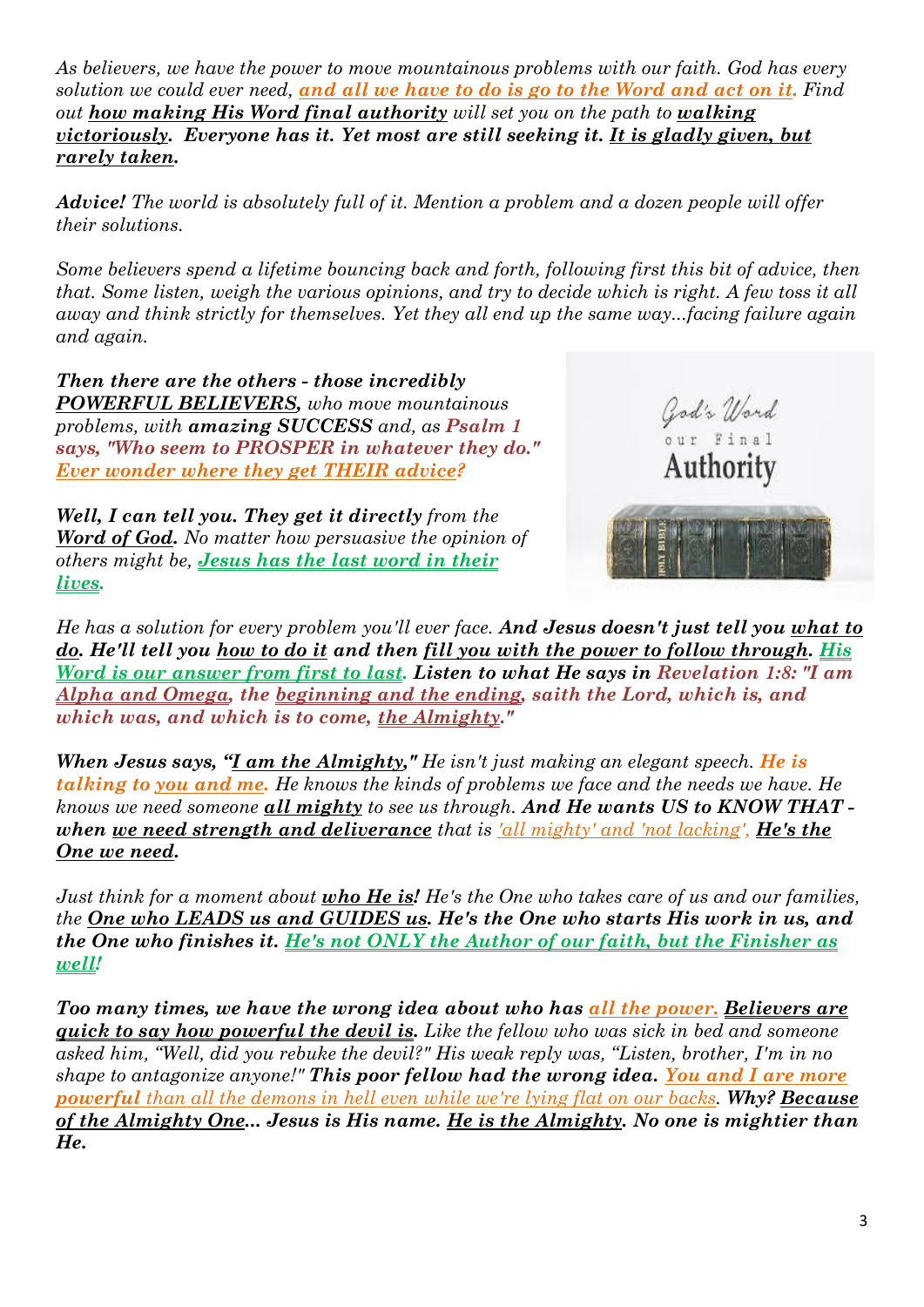*He is also the Alpha and Omega--the Beginning and the Ending. In other words, He is saying***, "***I started all of this, and I will finish it." Jesus is the Creator of all that has been created. He was here when it all began, and He will be here to bring this Age to its close. And He's guaranteed success to everyone who will base their lives on His Word.*

*Clearly HIS WORD ought to be the LAST WORD in EVERY situation you face in this life! Yet so many believers just drift along unaware of much - that He has said. They wish for the best, and wind up disappointed. Don't let that happen to you.*

*Make a decision now to take God at His Word and STAND ON IT - in the face of every kind of criticism, in the face of even the most* 

*adverse situations. Adopt the attitude that live or die, sink or swim, you are on the Word to stay. Make God's Word the FINAL AUTHORITY in your life! What you'll actually be doing, is making Jesus the Alpha in every situation. Whoa! Glory to God! When you let Him be the Alpha, standing steadfastly on His Word, no matter what happens, He will also be the Omega. In other words, YOUR situation will eventually come IN LINE WITH the Word of God. Now that is shoutin' time about there. Amen!*



*The key is to BEGIN with THE WORD. No matter what you are faced with, you do not have to take a "what will be, will be" attitude. The devil will run rampant over you, and eat you for lunch every single day, with that kind of thinking. God has given you His Word. "He has promised to watch after His Word to perform it." (Jeremiah 1:12). And He... EXPECTS YOU to TAKE it and STAND on it so that He can PERFORM it FOR YOU.*

*What is your present situation? Find out what the Word says about it and establish the Alpha word. You can't end up with God's promises FULFILLED in your life unless you BEGIN with the promises. Start with the Alpha word and stand steadfastly until you get the Omega word.*

*No matter what your problem may be, God has promised you deliverance from it. It is not His will for you to be subject to the beggarly elements of this world. He wants you to be "...delivered from the evil of this present world, as well as that of the world to come" (Galations1:4). So, whatever evil you are facing today, find out exactly what God's Word says about it and begin with the Word.*

*Once you do that, follow the Apostle Paul's instructions in Colossians 1:23. There he says "continue." "Continue in the Word until you become rooted and grounded in it." Don't be moved away from the hope of the gospel. Don't let adverse circumstances steal your hope. Be constant. Continue IN and WITH the Word, no matter what happens. Give it time to grow in you.*

*Jesus said that the whole kingdom of God is as a man who plants a seed in the ground. Then he sleeps and wakes, night after night. And one day the seed comes up so that it can produce a harvest (Mark 4:26-29). First the blade, then the ear, then the full corn in the ear. But the seed continues in the ground. It doesn't grow for a day or two and then lay off three, and grow real fast for another day and then quit again. No! Seeds grow 24 hours a*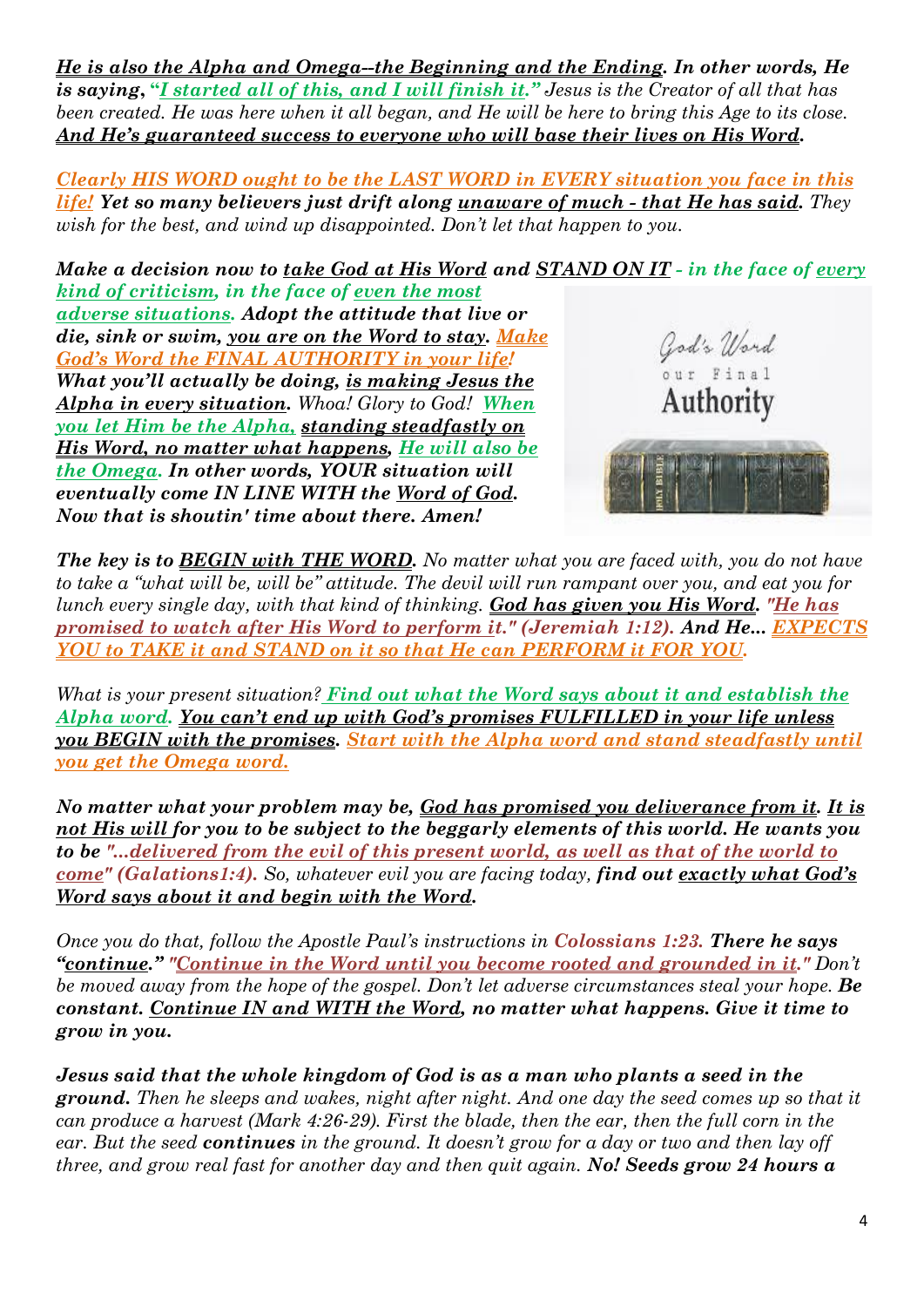*day. Then when the seed is MATURE and the fruit is RIPE, you put in the sickle and take in YOUR HARVEST.*

*Standing on the Word is the same way. The Word is the seed that you plant in your heart. Then you continue in the Word until it produces fruit in your life. Jesus said, "If ye continue in my word, then are ye my disciples indeed; And ye shall know the truth, and the truth shall make you free" (John 8; 31-32). It's continuing in the Word that makes you a disciple. A disciple is one who is disciplined, and discipline means you are consistent at good habits. Part A – taught us about Discipleship and what a Disciple is!*

*Consistency is hard for most of us. But, let me tell you, it is vital. There is a revelation of God that comes from consistency - which the inconsistent person will never see. You may be a person of faith and prayer, but if you aren't consistent about it; if you don't keep yourself constantly in the Word of God, you're going to miss out. There is power in constant - consistency.*

*Don't procrastinate any longer. Take the time to base what you are doing and how you are living every day, on the Word of God. Continue in the Word. Do it every day. You can't base today on yesterday's Bible study. You are going to have to base today on today's Bible study. You are going to have to start with the Word today, stay on the Word all day, and then end the day with the Word. Then tomorrow will be a new day, and you'll do it all again! God's Word is life. Choose it FIRST and LAST every day.*

*You may be saying, "I just don't have time for that!" If so, you'd better find the time, or you're NEVER going to SUCEED at what you're doing.*

*If you will discipline yourself to START with the Word and CONTINUE in it, you can avoid fouling things up. Once your life gets thrown out of order, you will have to go back to the Word, to get it straightened out, again. Start with the Word and get things going right from the very beginning. Then continue in it. Be constant. Be consistent.*

*God is not fickle. He does NOT change His mind from one day to the next. You can rely on Him. He's constant. He's consistent and that's the way he wants you to be. He is saying the same thing today that He said yesterday. The Word doesn't change. Continue in the Word, and you'll become consistent too.*

*Continuing in the Word will also strengthen your faith. Being constant--not wavering--gives FAITH an opportunity to rise up and flush your mind of fear and doubt and unbelief. If you'll continue in the Word, you can have as much FAITH that your kids will come into the kingdom of God, as you once had fear, that they would ruin their lives. You can have as much FAITH that God will HEAL you, as you once had fear that you wouldn't get well. But it's 'continuing' that will give you that kind of confidence.*



*You 'continue' in the Word by answering every* 

*symptom of sickness with what the Word says. God bless doctors, but their word is not the last word. God's Word is the FINAL WORD. Jesus is the Omega -- no one else!*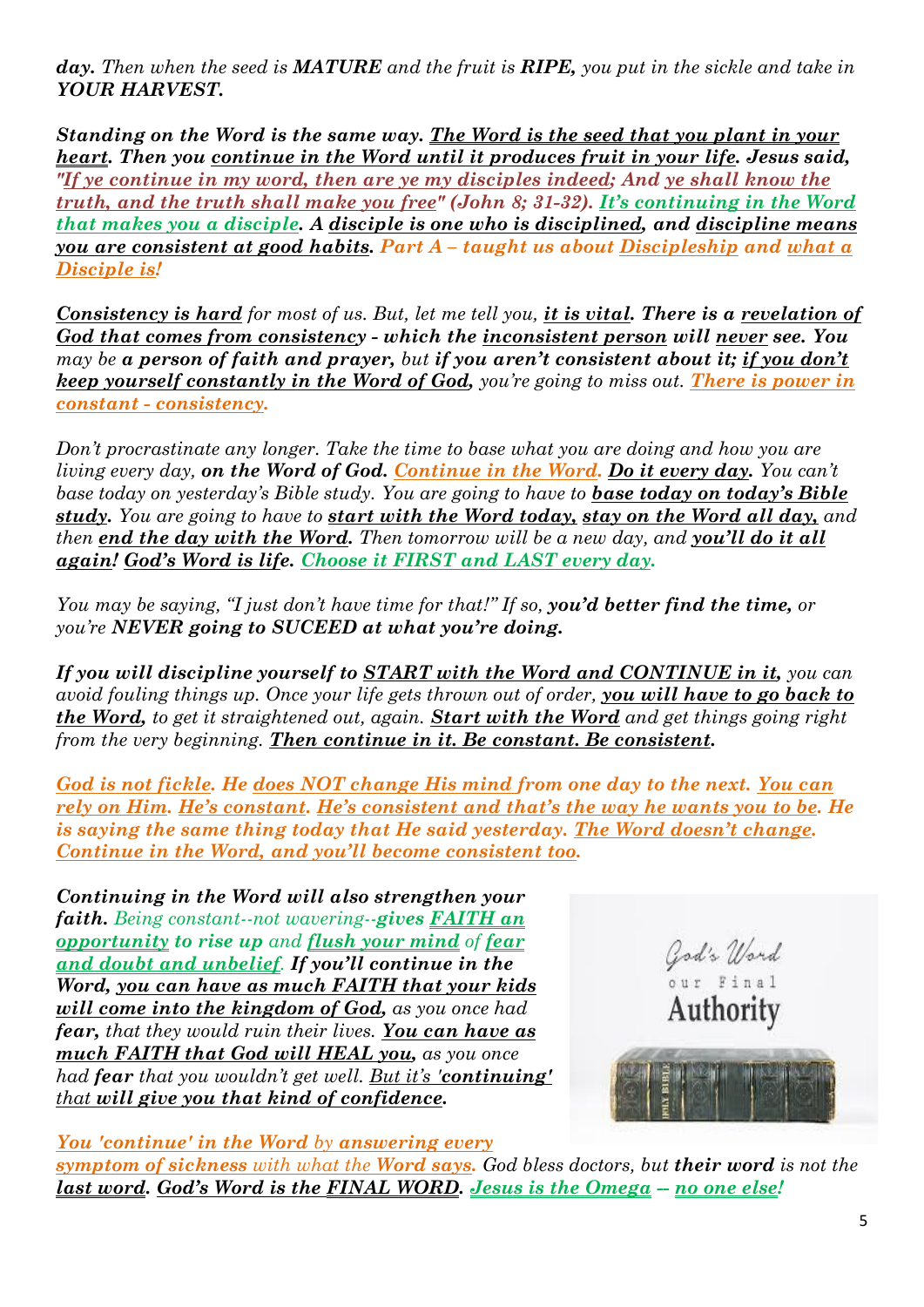*You also continue in the Word by answering every situation that is contrary to your redemption in Christ with what the Word says. Thank heaven for God-appointed lawyers, but their word is not the last word. Thank God for pastors anointed of*  God's Word<br>
our Final<br>
Authority *the Holy Ghost. But unless they are speaking the counsel of God's Word, their word is not the last word. Scrutinize everything you hear and every situation that comes your way with the Word. If it is contrary to God's Word, DON'T RECEIVE IT as the FINAL word.*

*Once you've determined WHAT GOD has to SAY - then ACT on it. Act, live, and conduct yourself as though His Word is TRUE, even when circumstances around you seem to indicate it's not.*



*Someone asked, "How will I know whether I'm acting in faith or acting in presumption?" My answer is, if you are acting on the Word, stay with it. If it's presumption, YOUR - staying in the Word, will turn it into FAITH, somewhere down the line. You may make some mistakes, but the worst mistake you could ever make is being afraid that God's Word will fail. Heaven and earth may pass away, but the Word will never pass away. It will never fail, so act on the Word and not on anything else. Stay with the Word and God will bring whatever correction you need to LEAD YOU to the "straight and narrow."*

*In order to place everything you hear and everything that happens to you under the scrutiny of the Word, you have to read it, study it, and hear it preached. Just like you cannot feed your stomach on what you remember potatoes taste like, you can't feed your spirit on what you remember the Word of God says. You have to feed your heart with the Word every day.*

*That Word will NOT ONLY strengthen your FAITH to STAND AGAINST adversity when it comes, but it will also make you FREE - from the sin that is trying to hang on to you. The psalmist David said, "Thy word have I hid in mine heart, that I might not sin against thee" (Ps. 119:11). The Word strengthens you against sin, and - EVERY OTHER evil work the devil would like to use to keep you bound.*

*Once you recognize a situation that is CONTRARY to God's Word, you must ESTABLISH YOUR STAND on the Word through prayer. Pray exactly what the Word says. For example, Isaiah 54:17 promises "that no weapon formed against you shall prosper"...*

*One of our friends and I prayed according to this verse when he was facing a lawsuit. After we prayed together, we agreed that God's Word was the FINAL WORD in this lawsuit, NOT the allegations against him.*

*He went to court, and they just couldn't beat him. But he didn't win that case because of his keen and witty lawyers. He won because he was innocent and because he had stood on the promise of God. Jesus was the Omega in that situation because we established His Word as the Alpha word, prayed according to it, and refused to accept anything else.*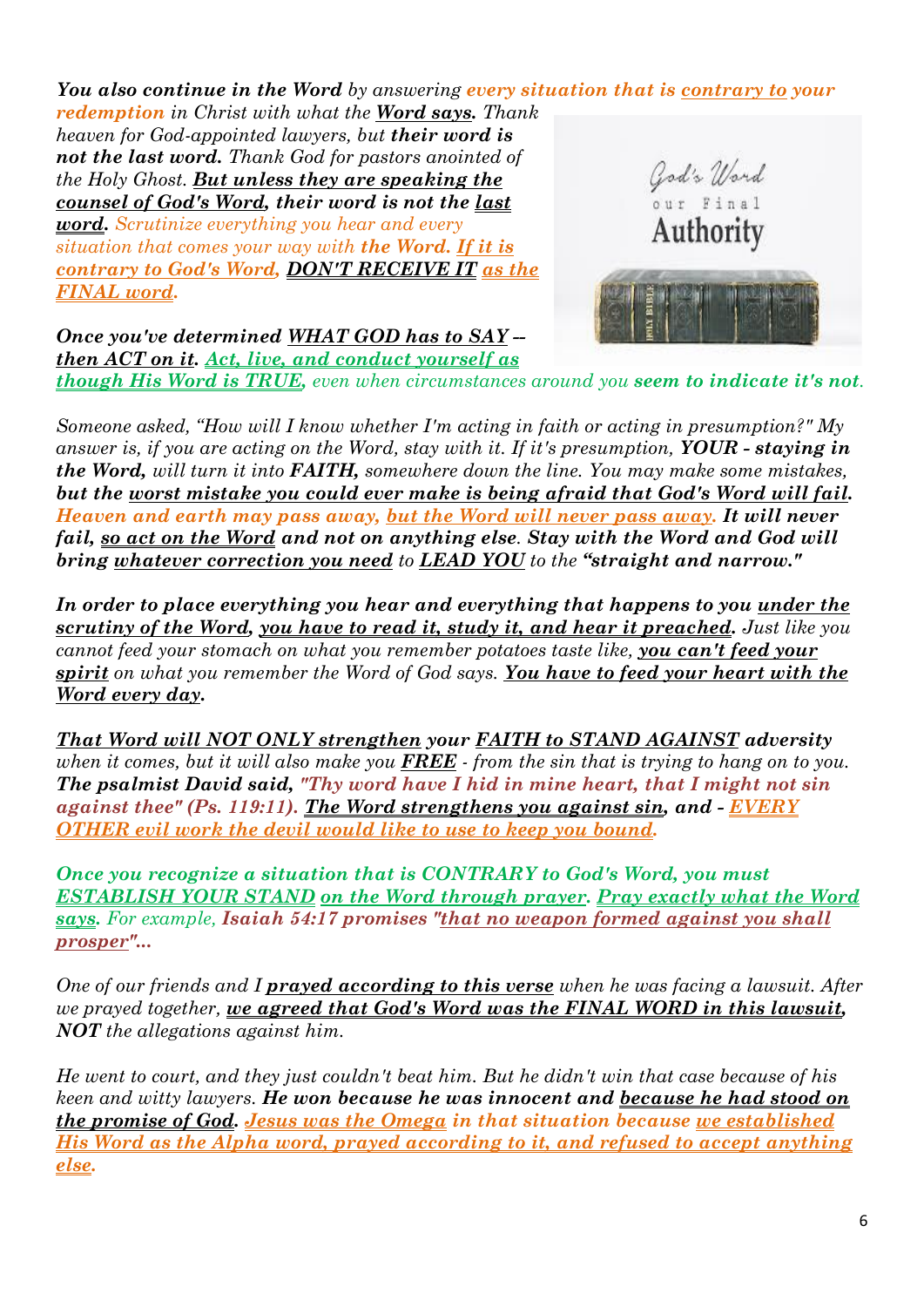*Now, don't make the mistake a lot of people make by sitting around 'begging' for something God has (already) promised you in His Word. Just BELIEVE His PROMISE, THANK Him for it, and RECEIVE it by FAITH. Then look in the Word and find out how you should pray about it.*

*For example, a lot of people want to beg God to save their loved ones. But He has already promised the salvation of your whole household (Acts 16:31). The correct scriptural prayer would be... to bind up the devil who is blinding the minds of those who do not yet believe (2 Cor 4:4) and then to pray the Lord of the harvest to send labourers into the harvest to speak the Word to them (Luke 10:2). The Word will be a light unto their path and eventually they will "see the light" and choose to make Jesus the Lord of their lives. After all, it's the Word that brings people to believing, and it's the Word that gets us born again. (Refer A – Part 1).* 

*Once you have found out the promise of God and then prayed according to it; then act on Colossians 2:6-7 "As ye have therefore received Christ Jesus the Lord, so walk ye in him." How do you walk in Him? Verse 7 tells you. "Rooted and built up in him, and established in the faith, as ye have been taught, abounding therein with thanksgiving."*

*Abound therein with thanksgiving! A lot of people have been taught FAITH over the last several years, and a lot of people have been abounding with thanksgiving.*

*But it seems hard to get the two together. FAITH folks just want to confess the Word all the time, but they don't praise God very much. And those who like to praise God just want to jump and shout and dance and have a good time in the Lord, but you can't get them to get very serious about the Word. Success comes from combining the two. Confess the Word and abound therein with thanksgiving!*

*Just keep praising God in the midst of what's happening around you. Keep praising Him for the answer until it comes. You know Jesus is the Alpha. You have begun with Him. Just keep praising Him all the way through until He shows Himself to be the Omega -- the FINAL WORD in your circumstance.* 



*Jesus is the ALMIGHTY. He is the One who has the POWER to DELIVER YOU. He's waiting for YOU to put YOUR FAITH in Him. He's waiting for YOU to put the advice of the world aside and let Him have the FINAL WORD in YOUR life!*

*Thank You Father God for the opportunity to WALK SUCCESSFULLY along this road called 'life'; simply because we have READ and HEARD and OBEDIENTLY applied Your WORD – as our FINAL AUTHORITY, in any given situation we encounter. Thank You Jesus for the lives of our Family of FAITH, mentors - the expositors of Your Word, who grow us up, into 'more' of You; a greater likeness; a mirrored reflection! Lord, bless the hungry hearts that are so prepared to RECEIVE*